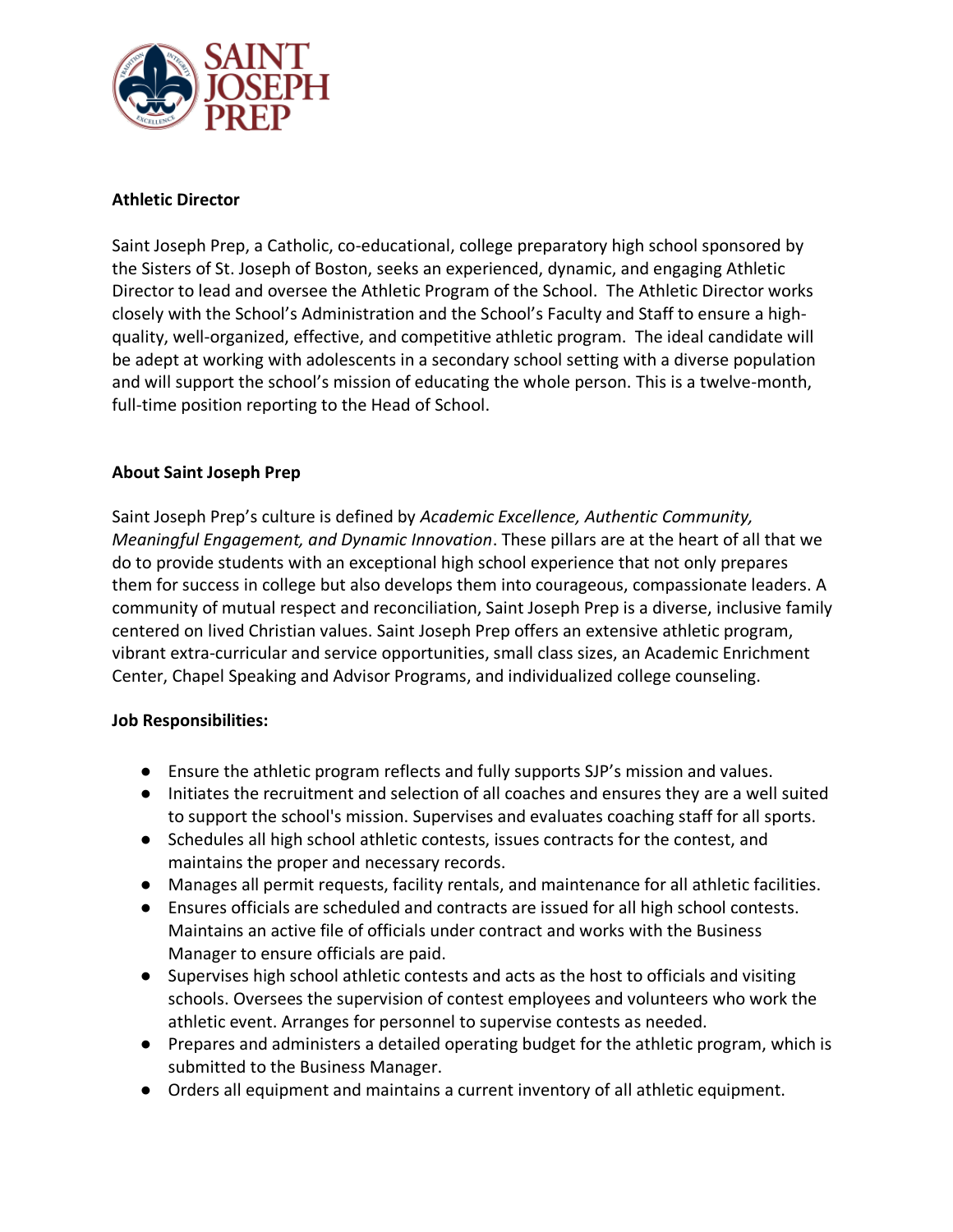- Advises and ensures all coaches conform with Board, MIAA, league policies and regulations, and state and federal laws (CORI, fingerprinting, etc.); attends league and district meetings; ensures all coaches have successfully completed required in-service programs. Working closely with the Catholic Central League to promote a positive athletic culture.
- Supervises and takes responsibility for preparation for home contests.
- Arranges transportation for all home and away high school contests.
- Plans and orchestrates seasonal athletic awards ceremonies.
- Works closely with the School's Assistant Head of School for Community Life to promote a culture of leadership, service, and integrity.
- Works closely with the School's Assistant Head of School for Academics to ensure the academic success of all student-athletes.
- Supervises the preparation of and verifies all academic and community life athletic eligibility lists, and communicates effectively with parents in this regard.
- Works with the Director of Marketing and Communications to maintain the athletics page on the School's website.
- Oversees the Athletic Leadership Council with the goal of developing young leaders at SJP.
- Requires some night and weekend work, assumes additional responsibilities as required.

## **Skills and Competencies**

- Bachelor Degree in related field with 2+ years of experience as an Athletic Director (preferred)
- Ability to work effectively with Administration, Faculty, and Staff to support the student-athlete and represent the school with grace, sportsmanship, and professionalism.
- Demonstrates excellent organizational skills, with the ability to manage multiple (often changing) schedules.
- Ability to support the School's academic program and community life, putting scholarship first for the student-athlete, and prioritizing the Mission.
- Must be able to communicate effectively, regularly, and appropriately with parents/guardians, coaches, and faculty/staff.
- Ability to establish and share clear, understandable policies regarding tryouts, practices, expectations, playing time, etc.
- Leadership, empathetic listening, and collaboration skills are essential. Must be a positive, enthusiastic voice for the school on campus, in the league, and throughout the community.
- Commitment to Catholic education in the city of Boston and fostering the school's Catholic identity through the athletic program.